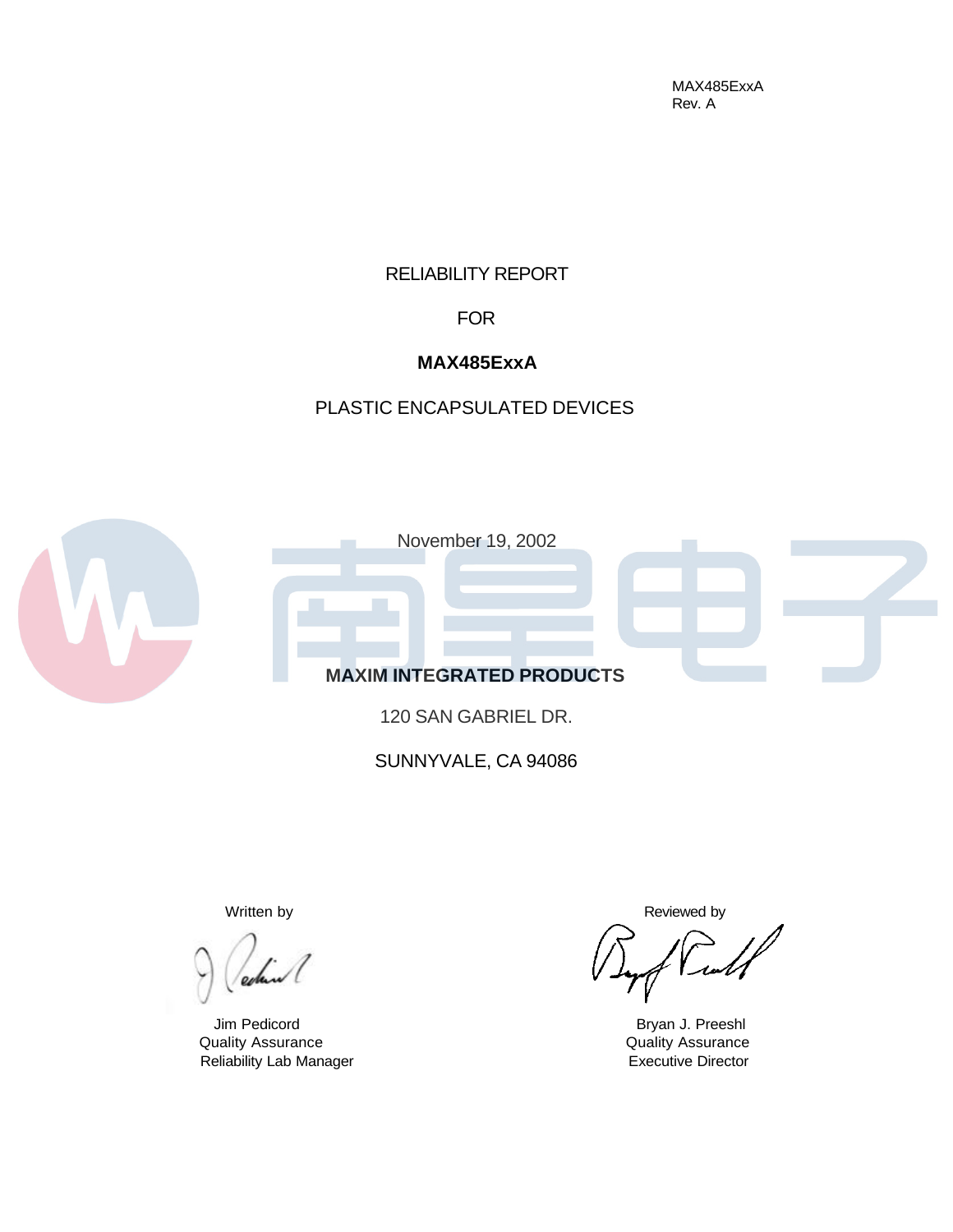#### **Conclusion**

The MAX485E successfully meets the quality and reliability standards required of all Maxim products. In addition, Maxim's continuous reliability monitoring program ensures that all outgoing product will continue to meet Maxim's quality and reliability standards.

#### **Table of Contents**

**II. ........Manufacturing Information VI. .......Reliability Evaluation III. .......Packaging Information IV. .......Die Information ......Attachments**

**I. ........Device Description V. ........Quality Assurance Information**

#### **I. Device Description**

A. General

The MAX481, MAX483, MAX485, MAX487-MAX491, and MAX1487 are low-power transceivers for RS-485 and RS-422 communication. Each part contains one driver and one receiver. The MAX483, MAX487, MAX488, and MAX489 feature reduced slew-rate drivers that minimize EMI and reduce reflections caused by improperly terminated cables, thus allowing error-free data transmission up to 250kbps. The driver slew rates of the MAX481, MAX485, MAX490, MAX491, and MAX1487 are not limited, allowing them to transmit up to 2.5Mbps.

These transceivers draw between 120µA and 500µA of supply current when unloaded or fully loaded with disabled drivers. Additionally, the MAX481, MAX483, and MAX487 have a low-current shutdown mode in which they consume only 0.1µA. All parts operate from a single 5V supply.

Drivers are short-circuit current limited and are protected against excessive power dissipation by thermal shutdown circuitry that places the driver outputs into a high-impedance state. The receiver input has a fail-safe feature that guarantees a logic-high output if the input is open circuit.

The MAX487 and MAX1487 feature quarter-unit-load receiver input impedance, allowing up to 128 MAX487/MAX1487 transceivers on the bus. Full-duplex communications are obtained using the MAX488- MAX491, while the MAX481, MAX483, MAX485, MAX487, and MAX1487 are designed for half-duplex applications.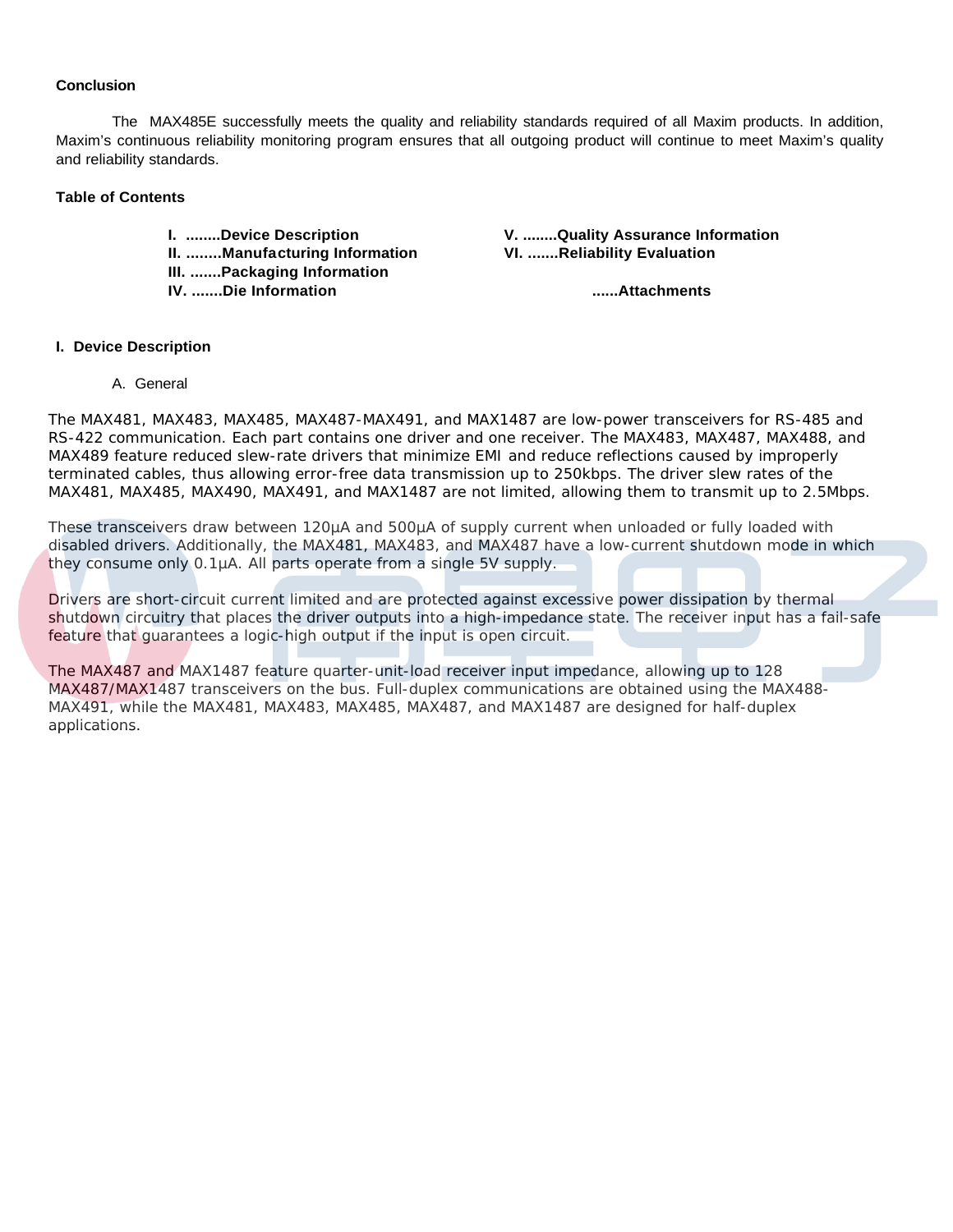## **II. Manufacturing Information**

A. Description/Function: ±15kV ESD-Protected, Slew-Rate-Limited, Low-Power, RS-485/RS-422 Transceiver

| B. Process:                      | S3 (Standard 3 micron silicon gate CMOS) |
|----------------------------------|------------------------------------------|
| C. Number of Device Transistors: | 295                                      |
| D. Fabrication Location:         | Oregon, USA                              |
| E. Assembly Location:            | Malaysia, Philippines or Thailand        |
| F. Date of Initial Production:   | October, 1995                            |

#### **III. Packaging Information**

| A. Package Type:                                                             | 8-Lead PDIP              | 8-Lead SO                |
|------------------------------------------------------------------------------|--------------------------|--------------------------|
| B. Lead Frame:                                                               | Copper                   | Copper                   |
| C. Lead Finish:                                                              | Solder Plate             | Solder Plate             |
| D. Die Attach:                                                               | Silver-filled Epoxy      | Silver-filled Epoxy      |
| E. Bondwire:                                                                 | Gold (1.3 mil dia.)      | Gold (1.3 mil dia.)      |
| F. Mold Material:                                                            | Epoxy with silica filler | Epoxy with silica filler |
| G. Assembly Diagram:                                                         | #05-1901-0137            | #05-1901-0136            |
| H. Flammability Rating:                                                      | Class UL94-V0            | Class UL94-V0            |
| I. Classification of Moisture Sensitivity<br>per JEDEC standard JESD22-A112: | Level 1                  | Level 1                  |

### **IV. Die Information**

| A. Dimensions:             | 85 x 128 mils                                   |
|----------------------------|-------------------------------------------------|
| B. Passivation:            | $Si3N4/SiO2$ (Silicon nitride/ Silicon dioxide) |
| C. Interconnect:           | Aluminum/Si (Si = 1%)                           |
| D. Backside Metallization: | None                                            |
| E. Minimum Metal Width:    | 3 microns (as drawn)                            |
| F. Minimum Metal Spacing:  | 3 microns (as drawn)                            |
| G. Bondpad Dimensions:     | 5 mil. Sq.                                      |
| H. Isolation Dielectric:   | SiO <sub>2</sub>                                |
| I. Die Separation Method:  | <b>Wafer Saw</b>                                |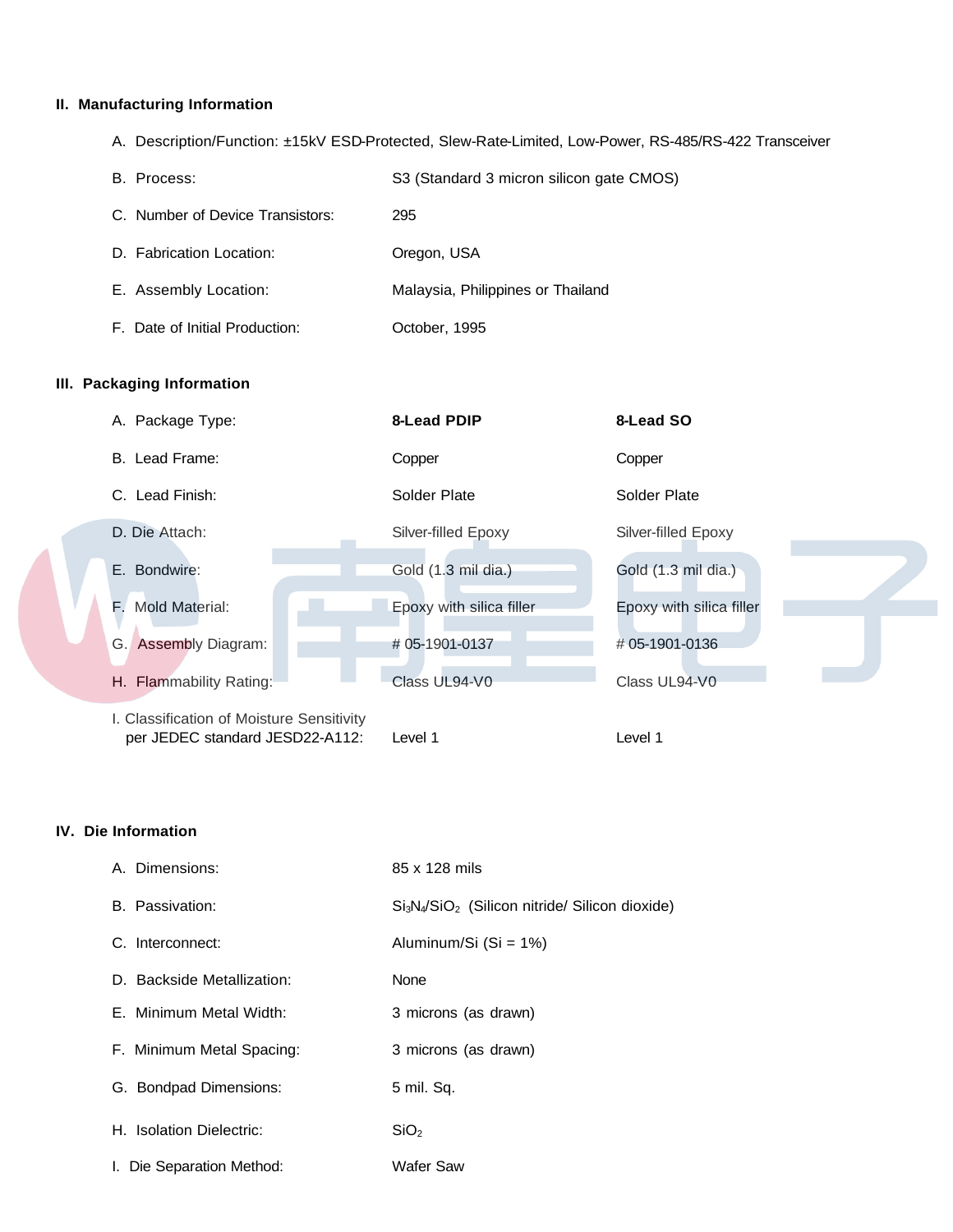#### **V. Quality Assurance Information**

A. Quality Assurance Contacts: Jim Pedicord (Manager, Reliability Operations) Bryan Preeshl (Executive Director) Kenneth Huening (Vice President)

- B. Outgoing Inspection Level: 0.1% for all electrical parameters guaranteed by the Datasheet. 0.1% For all Visual Defects.
- C. Observed Outgoing Defect Rate: < 50 ppm
- D. Sampling Plan: Mil-Std-105D

#### **VI. Reliability Evaluation**

A. Accelerated Life Test

The results of the 135°C biased (static) life test are shown in **Table 1**. Using these results, the Failure Rate (λ) is calculated as follows:

1.83 (Chi square value for MTTF upper limit) 192 x 4389 x 1360 x 2

Temperature Acceleration factor assuming an activation energy of 0.8eV

 $λ = 0.80 × 10<sup>-9</sup>$ 

 $\lambda = 0.80$  F.I.T. (60% confidence level @ 25°C)

This low failure rate represents data collected from Maxim's reliability monitor program. In addition to routine production Burn-In, Maxim pulls a sample from every fabrication process three times per week and subjects it to an extended Burn-In prior to shipment to ensure its reliability. The reliability control level for each lot to be shipped as standard product is 59 F.I.T. at a 60% confidence level, which equates to 3 failures in an 80 piece sample. Maxim performs failure analysis on any lot that exceeds this reliability control level. Attached Burn-In Schematic (Spec. # 06-0053) shows the static Burn-In circuit. Maxim also performs quarterly 1000 hour life test monitors. This data is published in the Product Reliability Report (**RR-1M**).

#### B. Moisture Resistance Tests

Maxim pulls pressure pot samples from every assembly process three times per week. Each lot sample must meet an LTPD = 20 or less before shipment as standard product. Additionally, the industry standard 85°C/85%RH testing is done per generic device/package family once a quarter.

#### C. E.S.D. and Latch-Up Testing

The RS29 die type has been found to have all pins able to withstand a transient pulse of  $\pm$  3000V, per Mil-Std-883 Method 3015 (reference attached ESD Test Circuit). Additionally, the MAX485E has achieved ±15kV ESD protection using both methods 3015 and IEC 801-2 (air-gap discharge) on the I/O pins.

Latch-Up testing has shown that this device withstands a current of  $\pm 250$ mA and/or  $\pm 20$ V.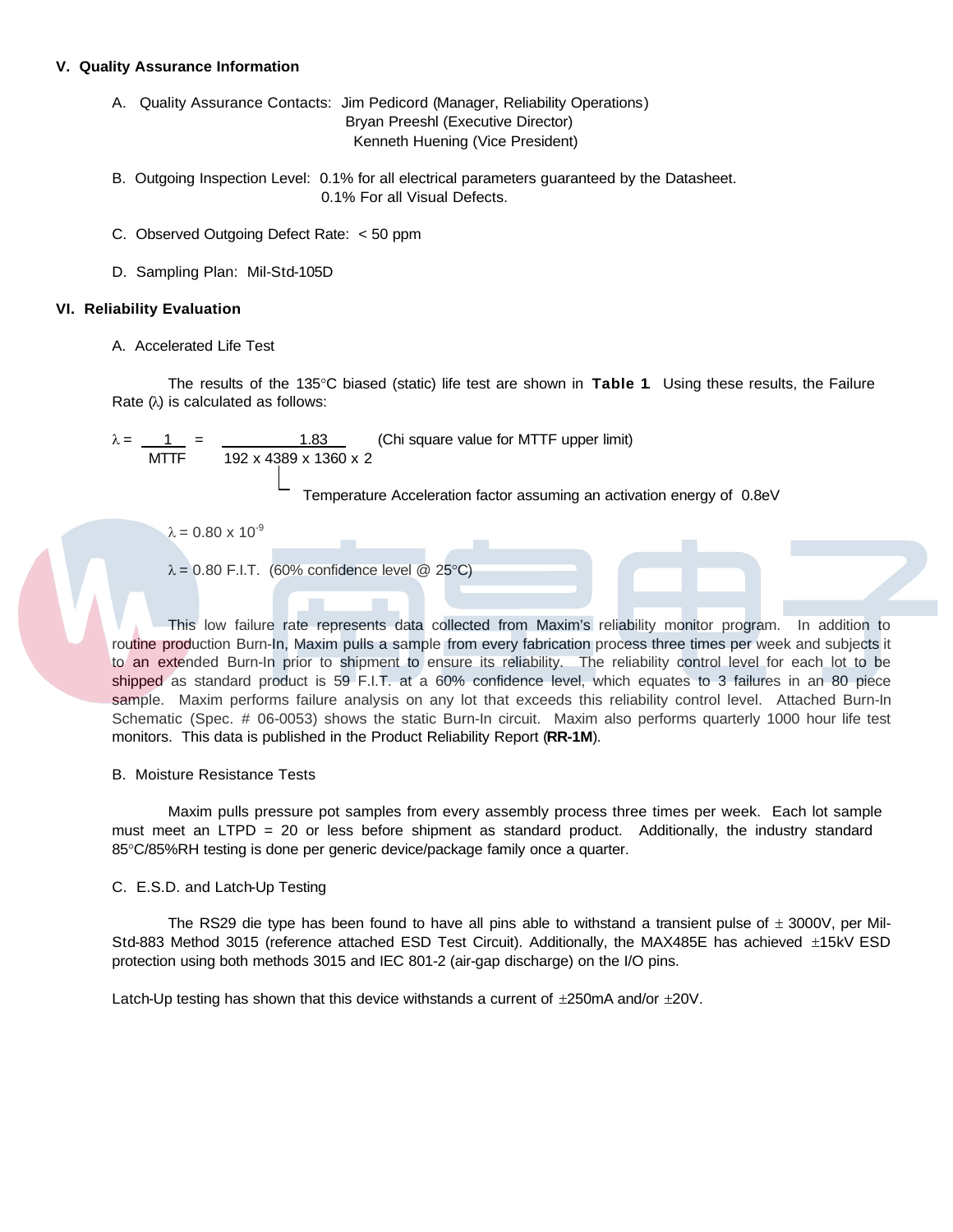# **Table 1** Reliability Evaluation Test Results **MAX485ExxE**

| <b>TEST ITEM</b>                  | <b>TEST CONDITION</b>                                                    | <b>FAILURE</b><br><b>IDENTIFICATION</b> | <b>PACKAGE</b>            | <b>SAMPLE</b><br><b>SIZE</b> | <b>NUMBER OF</b><br><b>FAILURES</b> |
|-----------------------------------|--------------------------------------------------------------------------|-----------------------------------------|---------------------------|------------------------------|-------------------------------------|
| <b>Static Life Test (Note 1)</b>  | Ta = $135^{\circ}$ C<br><b>Biased</b><br>Time $= 192$ hrs.               | <b>DC</b> Parameters<br>& functionality |                           | 1360                         | 0                                   |
| <b>Moisture Testing (Note 2)</b>  |                                                                          |                                         |                           |                              |                                     |
| Pressure Pot                      | Ta = $121^{\circ}$ C<br>$P = 15$ psi.<br>RH= 100%<br>$Time = 96$ hrs.    | <b>DC</b> Parameters<br>& functionality | <b>PDIP</b><br><b>NSO</b> | 77<br>77                     | 0<br>0                              |
| 85/85                             | Ta = $85^{\circ}$ C<br>$RH = 85%$<br><b>Biased</b><br>Time $=$ 1000 hrs. | <b>DC</b> Parameters<br>& functionality |                           | 77                           | $\mathbf 0$                         |
| <b>Mechanical Stress (Note 2)</b> |                                                                          |                                         |                           |                              |                                     |
| Temperature<br>Cycle              | $-65^{\circ}$ C/150 $^{\circ}$ C<br>1000 Cycles<br>Method 1010           | <b>DC</b> Parameters                    |                           | 77                           | $\Omega$                            |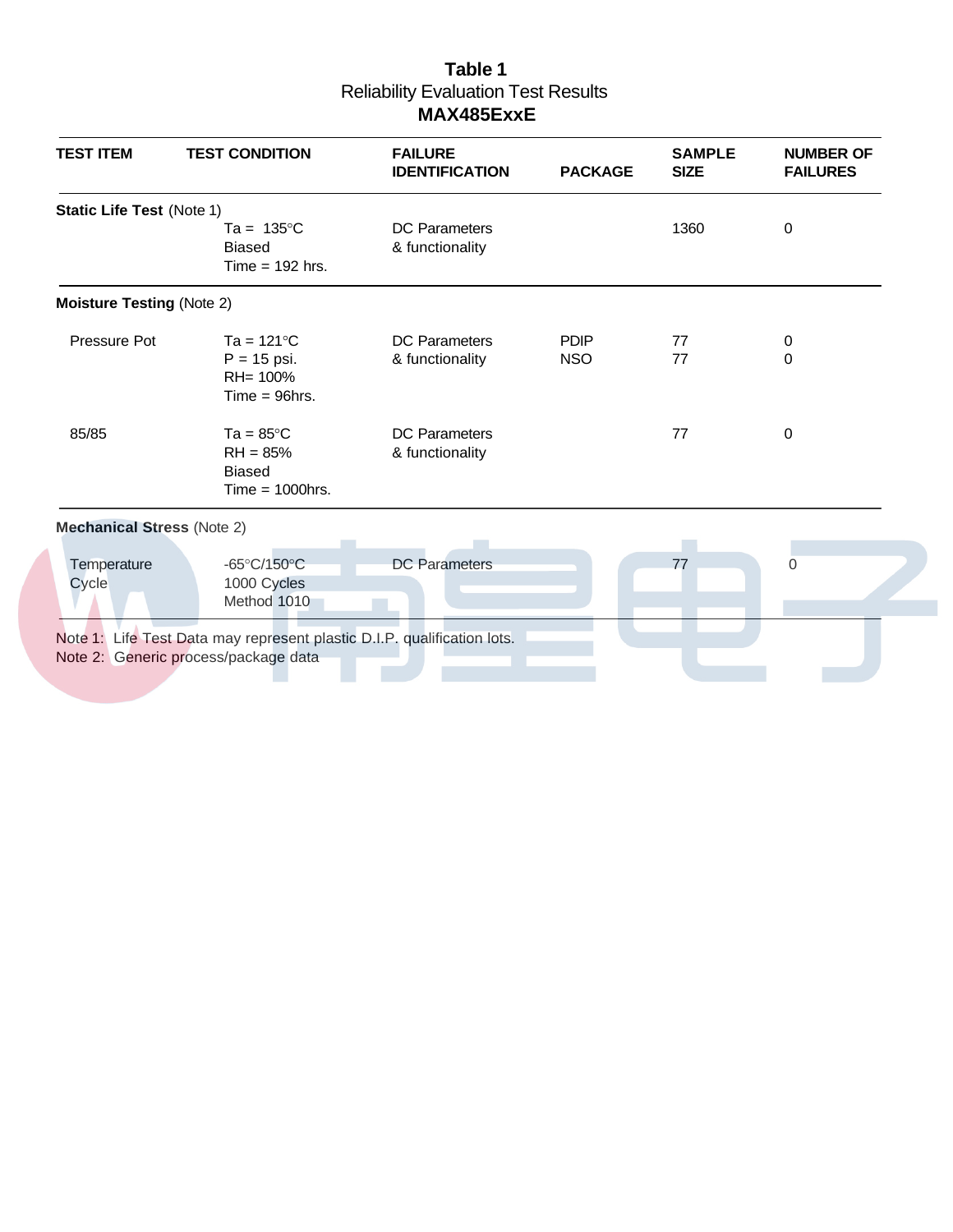## Attachment #1

| Terminal A<br>(Each pin individually<br>connected to terminal A<br>with the other floating) | Terminal B<br>(The common combination<br>of all like-named pins<br>connected to terminal B) |
|---------------------------------------------------------------------------------------------|---------------------------------------------------------------------------------------------|
| All pins except $V_{PS1}$ 3/                                                                | All $V_{PS1}$ pins                                                                          |
| All input and output pins                                                                   | All other input-output pins                                                                 |

## TABLE II. Pin combination to be tested. 1/2/

- 1/ Table II is restated in narrative form in 3.4 below.
- 2/ No connects are not to be tested.
- $\overline{3}$  Repeat pin combination I for each named Power supply and for ground

(e.g., where  $V_{PS1}$  is  $V_{DD}$ ,  $V_{CC}$ ,  $V_{SS}$ ,  $V_{BB}$ ,  $GND$ ,  $+V_{S}$ ,  $-V_{S}$ ,  $V_{REF}$ , etc).

### 3.4 Pin combinations to be tested.

- a. Each pin individually connected to terminal A with respect to the device ground pin(s) connected to terminal B. All pins except the one being tested and the ground pin(s) shall be open.
- b. Each pin individually connected to terminal A with respect to each different set of a combination of all named power supply pins (e.g., Vss1, or Vss2 or Vss3 or Vcc1, or Vcc2) connected to terminal B. All pins except the one being tested and the power supply pin or set of pins shall be open.

 c. Each input and each output individually connected to terminal A with respect to a combination of all the other input and output pins connected to terminal B. All pins except the input or output pin being tested and the combination of all the other input and output pins shall be open.

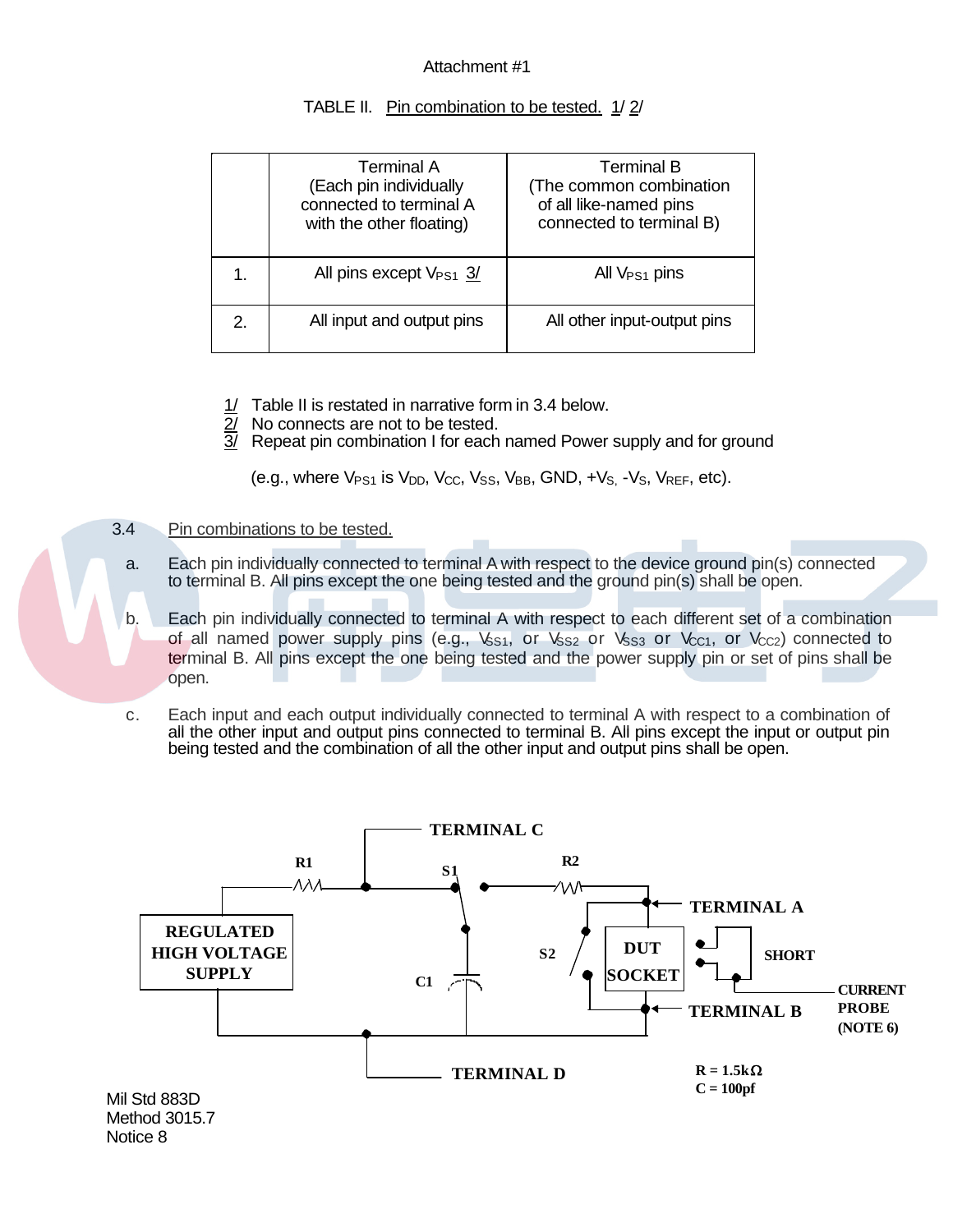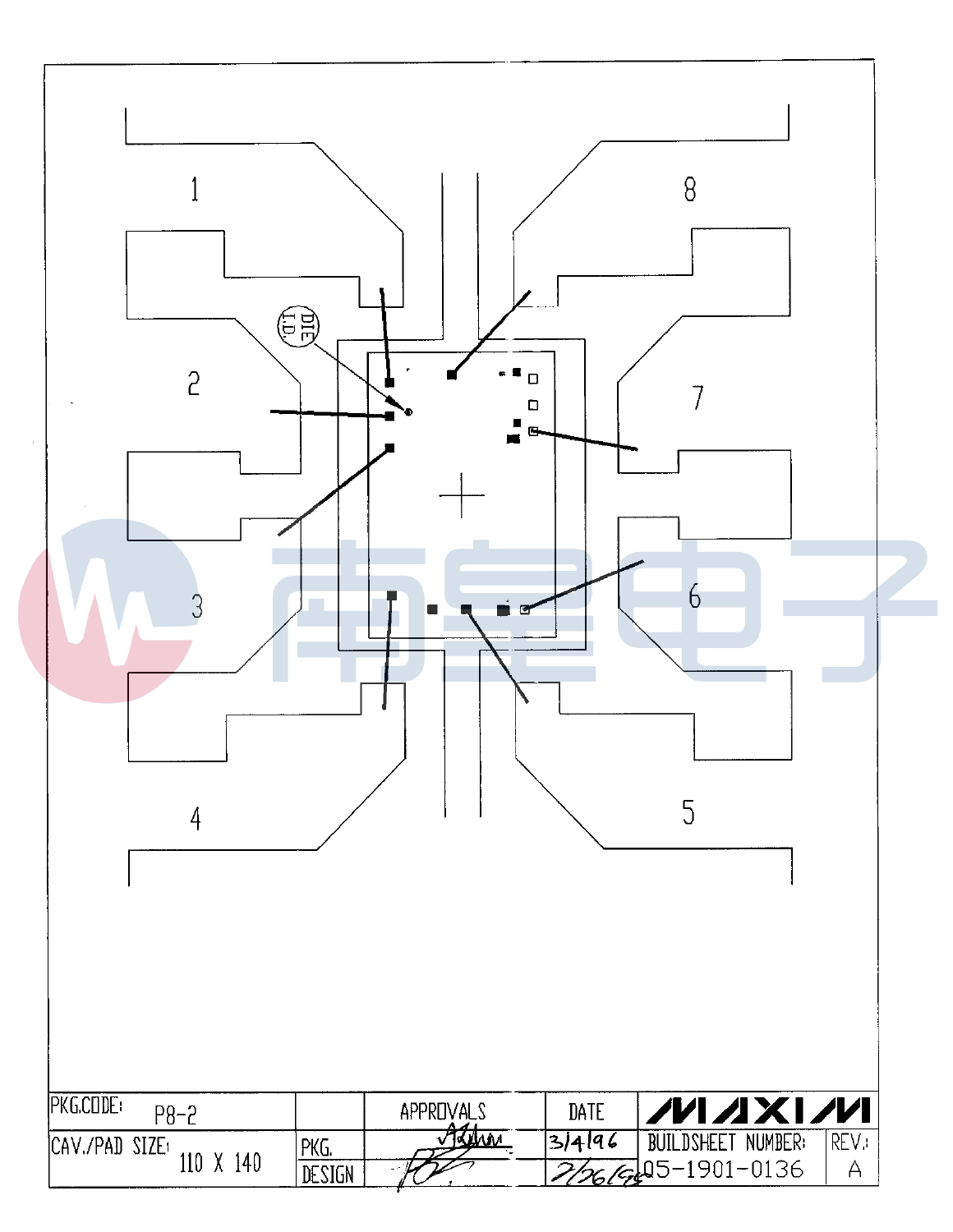